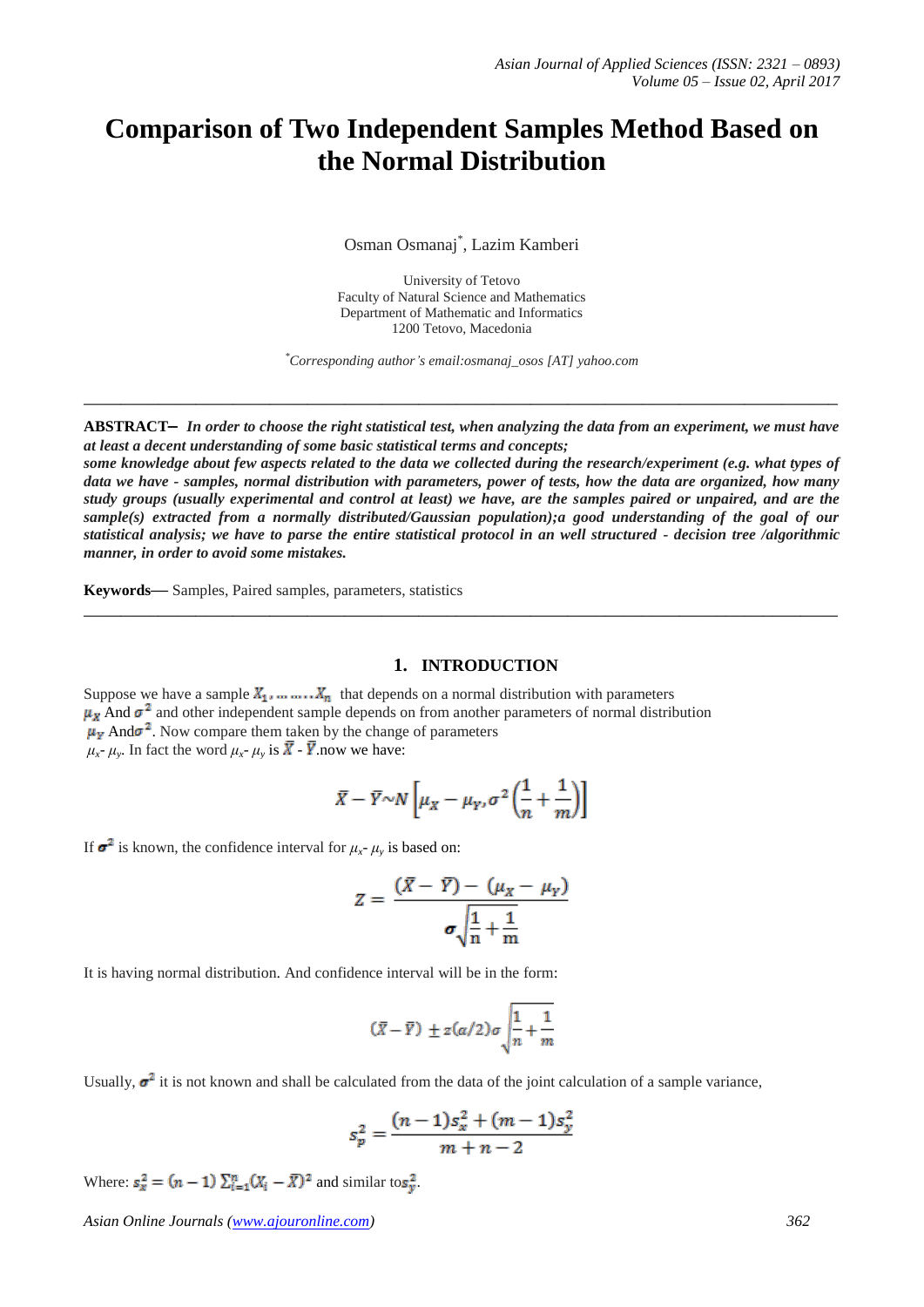**Theorem.1**: Assume that  $X_1, \ldots, X_n$  are independent random variables with normal distribution with parameters  $\mu_X$  And  $\sigma^2$  and  $Y_1$ ,... ...  $Y_m$  are independent random variables of normal distribution on the parameters  $\mu_Y$  And  $\sigma^2$  and  $X_i$  They are independent of  $Y_i$ . And statistics:

$$
t = \frac{(\bar{X} - \bar{Y}) - (\mu_X - \mu_Y)}{s_p \sqrt{\frac{1}{n} + \frac{1}{m}}}
$$

It has distribution **t** with  $m + n - 2$  degree of freedom. **Proof:** We use the definition of distribution  $t$  and a theorem:

**Definition:** If  $Z \sim N(0,1)$  any  $U \sim \chi_n^2$ , Z and U They are independent, then expression

 $Z/\sqrt{U/n}$  It has distribution **t** with *n* degree of freedom.

**Theorem:** Expression  $(n - 1)S^2/\sigma^2$  has hi-square distribution with  $n-1$  Degree of freedom.

Now, based on the above definition we must show that statistics be expressed as the quotient of a random variable having a normal distribution of regulated and square root of a random variable with the distribution of hi-square dashed for  $m + n - 2$  degree of freedom. Now we remember the above theorem that

 $(n-1)s_x^2/\sigma^2$  And  $(m-1)s_y^2/\sigma^2$  are random variables having distribution

Hi-square with  $n-1$  and  $m-1$  degrees of freedom and are independent respectively after

 $X_i$  and  $Y_i$  They are such. So their sum is more hi-square with m + n-2 degrees of freedom. Now, we express statistics t as report  $U/V$ , where  $\sim$ 

$$
U = \frac{(X - \overline{Y}) - (\mu_X - \mu_Y)}{\sigma \sqrt{\frac{1}{n} + \frac{1}{m}}}
$$

$$
V = \sqrt{\left[\frac{(n-1)s_X^2}{\sigma^2} + \frac{(m-1)s_Y^2}{\sigma^2}\right] \frac{1}{m+n-2}}
$$

The standard deviation for  $\bar{X} - \bar{Y}$  found through:

$$
s_{\bar{X}-\bar{Y}} = s_p \sqrt{\frac{1}{n} + \frac{1}{m}}
$$

**Corollary:** Regarding assumptions Theorem 1, the confidence interval  $100(1 - \alpha)\%$ For  $\mu_X - \mu_Y$  is

$$
(\bar{X}-\bar{Y})\pm t_{m+n-2}(\alpha/2)s_{\bar{X}-\bar{Y}}
$$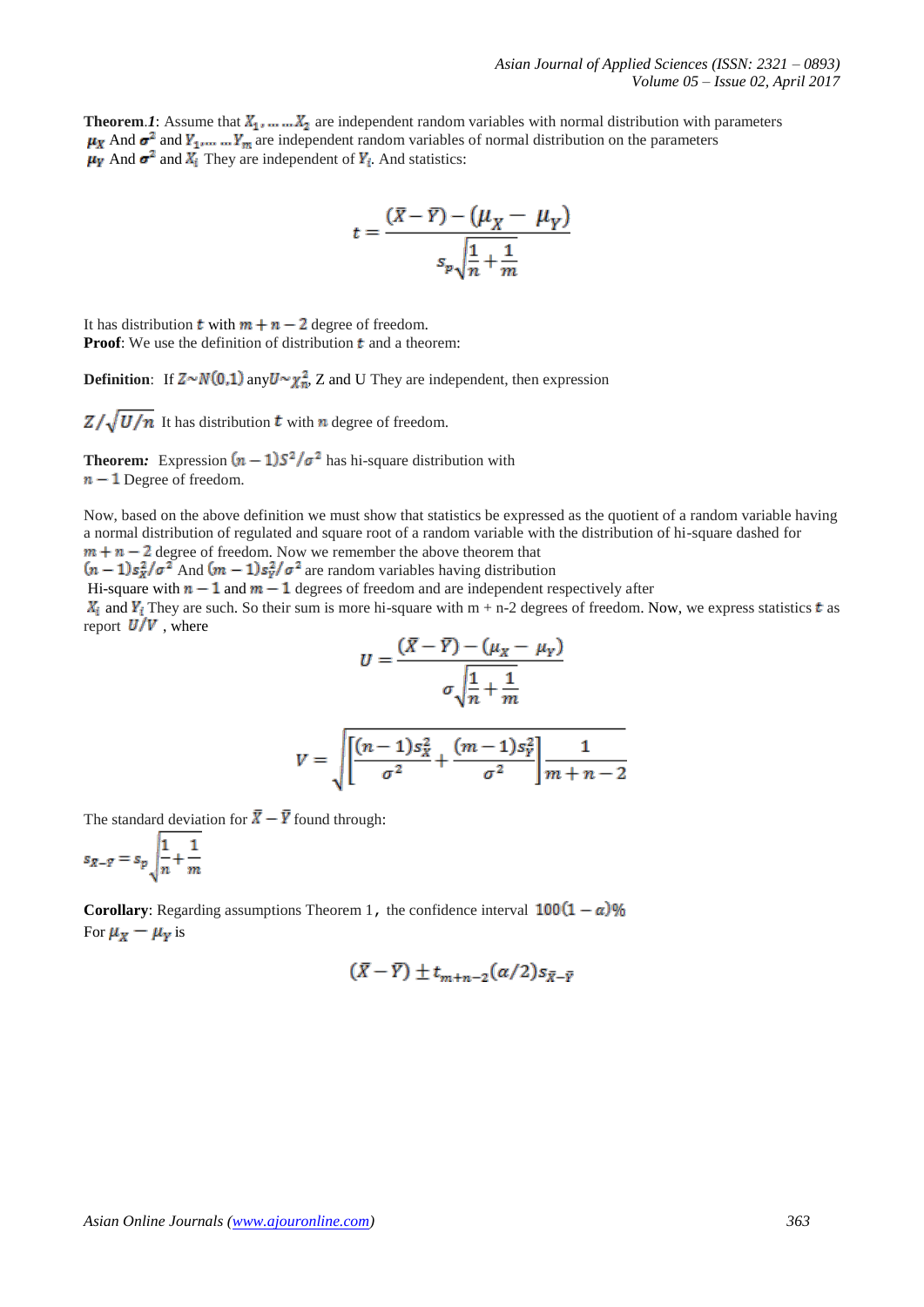Example 1: Two methods A and B are used for determining the enthalpy of fusion of ice. Now we compare these two methods and see the change. Below table provides the values of enthalpy of ice from water -0.72 ° C to 0 ° C in calories per gram of the measure:

| Method A | Method B |
|----------|----------|
| 79.98    | 80.02    |
| 80.04    | 79.94    |
| 80.02    | 79.98    |
| 80.04    | 79.97    |
| 80.03    | 79.97    |
| 80.03    |          |
| 80.04    |          |
| 79.97    |          |
|          |          |

So obviously change of two methods. If assumptions Theorem 1, can form a 95% confidence interval estimate From table:

$$
\frac{\overline{X_A}}{\overline{X_B}} = 80.02
$$
\n
$$
\frac{S_a}{S_b} = 0.024
$$
\n
$$
S_b = 0.031
$$
\n
$$
S_p^2 = \frac{8 \times S_a^2 + 5 \times S_b^2}{13} = 0.01513885
$$
\n
$$
S_p = 0.123
$$

Change two methods is  $\overline{X_A} - \overline{X_B} = 0.04$  and the standard deviation is:

$$
s_{\overline{X_A} - \overline{X_B}} = s_p \sqrt{\frac{1}{8} + \frac{1}{5}} = 0.07012079
$$

From the distribution table  $t$  the distribution quintile 0.975 degrees of freedom is, t with 19 degrees of freedom is,

2.093, therefore  $t_{19}(0.025) = 2.093$  confidence interval is

95% is  $(\overline{X_A} - \overline{X_B}) \pm t_{19}(0.25) s_{\overline{X_A} - \overline{X_B}}$  or  $(0.015, 0.65)$ .

Now we discuss the initial testing. Hypothesis  $H_0: \mu_X = \mu_Y$ 

And alternative hypotheses are:

$$
H_1: \mu_X \neq \mu_Y
$$
  
\n
$$
H_2: \mu_X > \mu_Y
$$
  
\n
$$
H_3: \mu_X < \mu_Y
$$

Test statistics used for rejecting the initial hypothesis is:

$$
t=\frac{\bar{X}-\bar{Y}}{s_{\bar{X}-\bar{Y}}}
$$

And regions of rejection for three alternatives are:

$$
H_{1'}|t| > t_{m+n-2}(\alpha/2)
$$

*Asian Online Journals [\(www.ajouronline.com\)](http://www.ajouronline.com/) 364*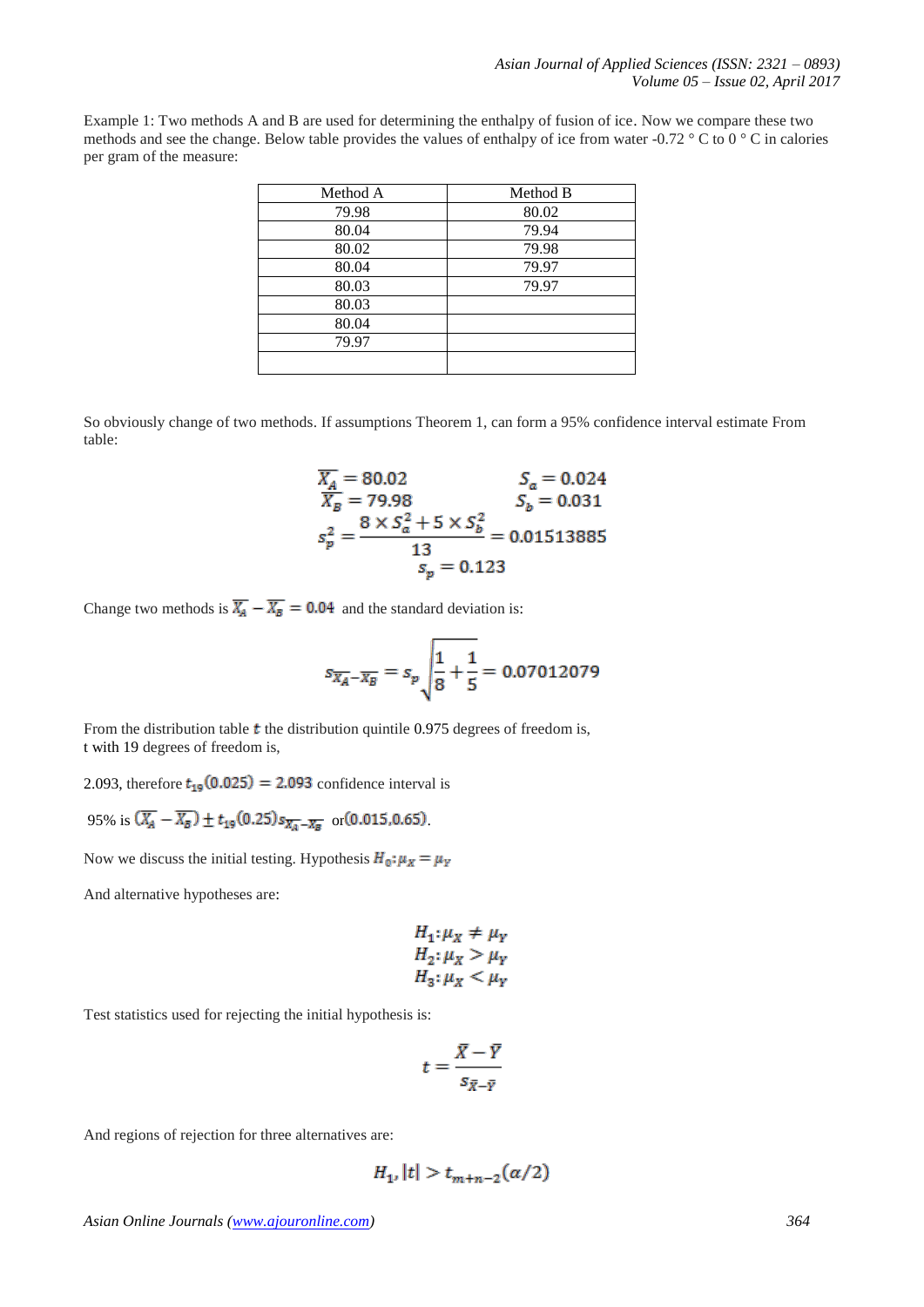$$
H_2, t > t_{m+n-2}(\alpha)
$$
  
H\_3, t < -t\_{m+n-2}(\alpha)

## **1.2.Power of Test**

Power calculations are part of important experiments that defines what should be the size of four factors of four samples. Depends:

- 1. Difference,  $\Delta = |\mu_X \mu_Y|$ . The greater the difference, the greater the power.
- 2. Significance level  $\alpha$  in which the test is concluded. So greater, it is the power.
- 3. Smaller standard deviation greater power.
- 4. The volume of sample n and m. The largest volume of samples greater power.

Required sample size can be determined from the importance of the test, standard deviation, and the power required alternative hypothesis,

$$
H_1: \mu_X - \mu_Y = \Delta
$$

Calculation of the power of the volume of sample testing is done by aligning large normal distribution.

We assume that given  $\sigma$ ,  $\alpha$  and  $\Delta$  and the volume of the two samples are n. Then

$$
Var(\bar{X} - \bar{Y}) = \sigma^2 \left(\frac{1}{n} + \frac{1}{n}\right) = \frac{2\sigma^2}{n}
$$

Testing level  $\alpha$  of  $H_0: \mu_X = \mu_Y$  against the alternative  $H_1: \mu_X \neq \mu_Y$  Based on test-statistics:

$$
Z = \frac{\bar{X} - \bar{Y}}{\sigma \sqrt{2/n}}
$$

and the interval of refusal for this test is:  $|Z| > z(\alpha/2)$ , or

$$
|\bar{X}-\bar{Y}|>z(\alpha/2)\sigma\sqrt{\frac{2}{n}}
$$

The power of the test if  $\mu_X - \mu_Y = \Delta$  is likely to test-statistics refused range of rejection, or

$$
P\left[|\bar{X}-\bar{Y}|>z(\alpha/2)\sigma\sqrt{\frac{2}{n}}\right]=P\left[\bar{X}-\bar{Y}>z(\alpha/2)\sigma\sqrt{\frac{2}{n}}\right]+P\left[\bar{X}-\bar{Y}<-z(\alpha/2)\sigma\sqrt{\frac{2}{n}}\right]
$$

Now we have:

 $\overline{a}$ 

$$
P\left|\overline{\overline{X}} - \overline{Y} > z(\alpha/2)\sigma\sqrt{\frac{2}{n}}\right| = 1 - \Phi\left[z(\alpha/2) - \frac{\Delta}{\sigma}\sqrt{\frac{n}{2}}\right]
$$
\nAnd:

\n
$$
P\left[\overline{X} - \overline{Y} < -z(\alpha/2)\sigma\sqrt{\frac{2}{n}}\right] = \Phi\left[-z(\alpha/2) - \frac{\Delta}{\sigma}\sqrt{\frac{n}{2}}\right]
$$

Therefore, likely to test-statistics refused rejection interval is:

$$
1 - \Phi \left[ z(\alpha/2) - \frac{\Delta}{\sigma} \sqrt{\frac{n}{2}} \right] + \Phi \left[ -z(\alpha/2) - \frac{\Delta}{\sigma} \sqrt{\frac{n}{2}} \right]
$$

*Asian Online Journals [\(www.ajouronline.com\)](http://www.ajouronline.com/) 365*